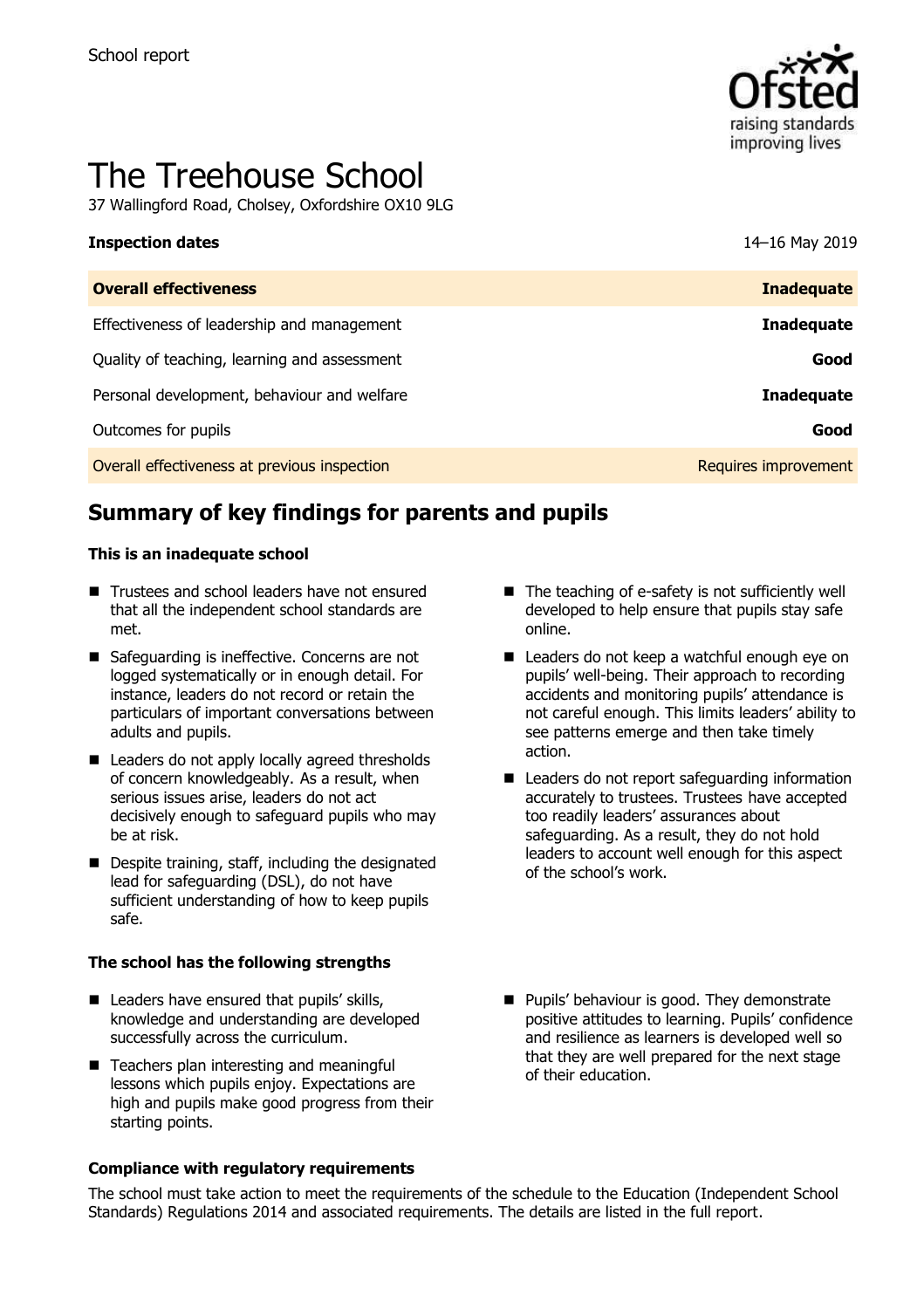

# **Full report**

### **What does the school need to do to improve further?**

- Urgently review and sharpen safeguarding processes so that:
	- referrals are made in a timely manner
	- concerns are recorded systematically and in sufficient detail
	- thresholds of concern are understood and responded to
	- systems and record keeping, particularly those relating to child protection, are rigorous
	- all staff acquire a secure understanding of their responsibilities as set out in 'Keeping Children Safe in Education' (2018)
	- appropriate risk assessments are in place, particularly those relating to activities taking place off the school site
	- the designated safeguarding lead undertakes the role effectively.
- Strengthen the quality of leadership and management, including governance, by making sure that:
	- records of accidents and attendance information are accurate and kept systematically
	- curriculum provision is reviewed to increase pupils' awareness of how to stay safe online
	- trustees are sufficiently well informed to enable them to hold leaders to account for their responsibilities in keeping pupils safe.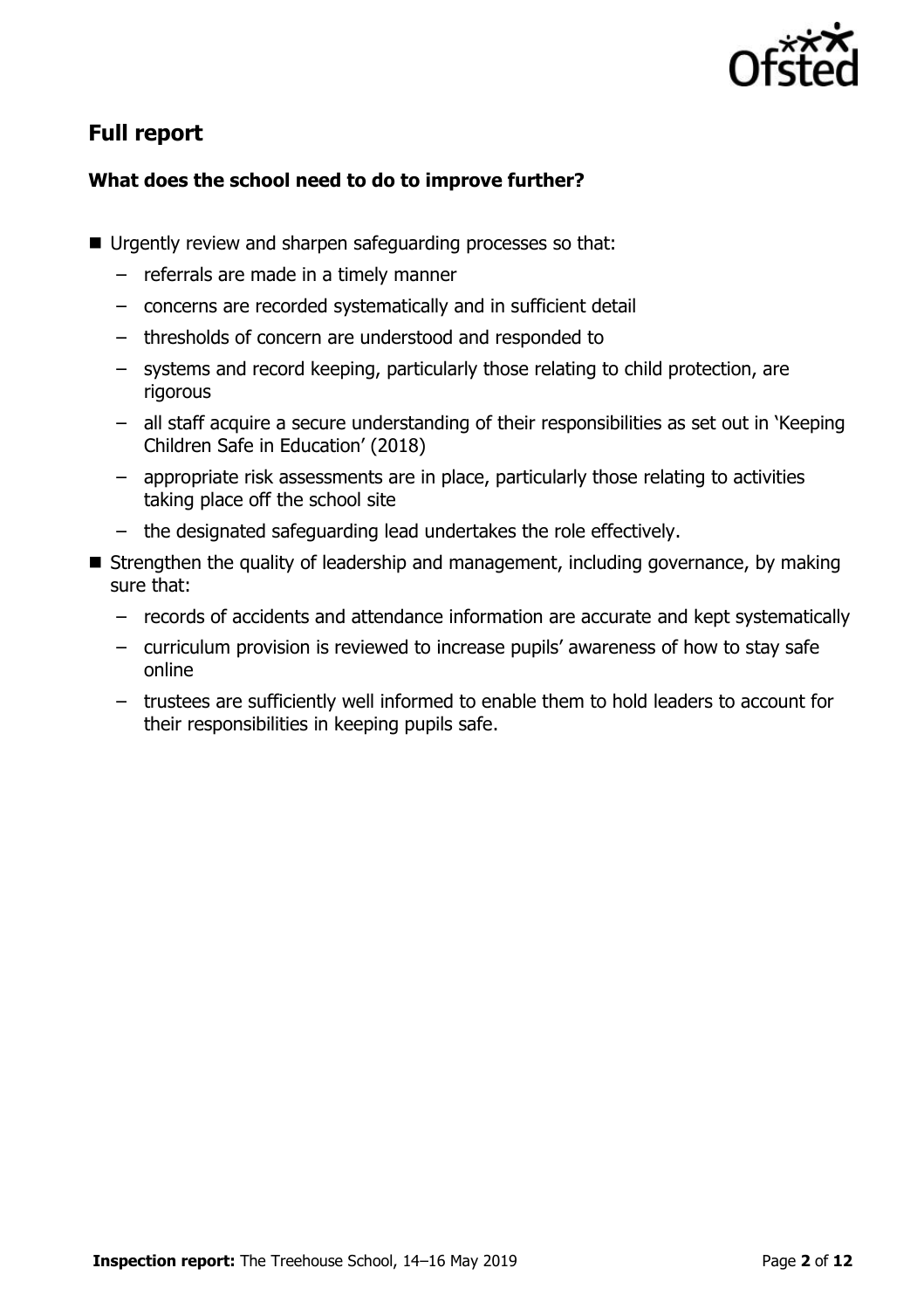

# **Inspection judgements**

#### **Effectiveness of leadership and management Inadequate**

- Leaders and trustees have not ensured that all the independent school standards are met.
- Safeguarding procedures are ineffective. Systems for reporting and recording information about pupils' welfare are not fit for purpose. The procedures used by trustees to check leaders' work in this area have failed to identify the weaknesses in the school's systems. As a result, pupils at risk of harm are not accurately and efficiently identified and supported.
- Leaders have not ensured that practices to record and monitor incidents of poor behaviour, accidents and concerns are well maintained. Occasionally, attendance records are filled out incorrectly, including the misuse of particular registration codes. Statutory requirements for recording pupils' absence are not followed with sufficient rigour.
- Leaders have ensured that aspects of the curriculum such as mathematics are reviewed to improve pupils' progress. They have revised teachers' plans so that tasks are structured to help pupils think more deeply and solve problems. Leaders are aware that further curriculum revision is needed to develop the teaching of e-safety across the school.
- The curriculum is broad and interesting. Leaders have ensured that curriculum elements are carefully balanced to provide pupils with well-connected and meaningful learning. This helps pupils to build on their knowledge successfully. For example, the development of pupils' cultural understanding, resulting from study of a book about a Syrian refugee, was enhanced by cooking and sharing a Middle Eastern dish at lunch.
- Pupils spiritual, moral, social and cultural understanding is developed well. Pupils learn about a wide range of belief systems, for example through experiencing their own version of the Hindu Holi festival. Leaders search out and create opportunities for pupils to engage actively with their local community. Pupils relish the opportunity to expand their world view, for instance through reading and discussing information from newspapers.
- Leaders ensure that the ethos of the school reflects British values of democracy, the rule of law and individual liberty. Pupils demonstrate these values as they learn and play together. They take an active role in developing these attitudes throughout the school, for instance in their roles as 'garden guardians'.
- Parents and carers are fully supportive of the school. They value highly the way that their children's confidence is nurtured and self-esteem is bolstered through a wide range of experiences. In one comment, typical of those received, a parent reflected that the school supports pupils in developing, 'a strong moral framework, sense of place in their community and the world'.

#### **Governance**

■ The school does not have a governing body. The proprietors of the school are the board of trustees who act also as governors. The school makes good use of a range of expertise from trustees and associated consultants and volunteers to greatly enhance the work of staff.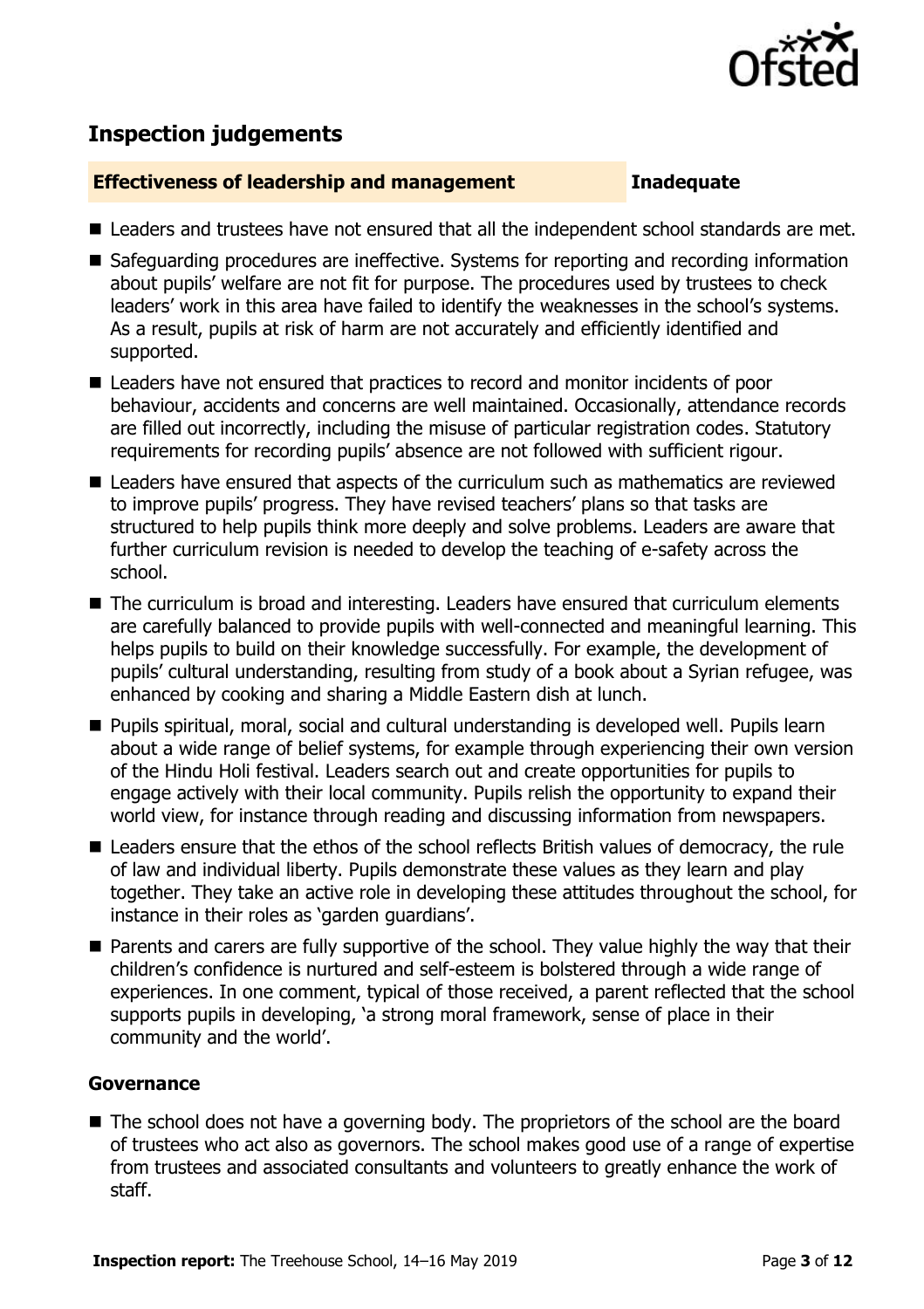

- Trustees have not ensured that procedures for safeguarding pupils are fit for purpose and have accepted leaders' assertions too readily. They have completed some checks in school. For instance, they commissioned an external review of safeguarding to look at some aspects of the school's work and to ensure that pupils felt safe. Nevertheless, these checks were not sufficiently focused on the reporting and recording of concerns or leaders' actions. As a result, weaknesses in this area were missed.
- Trustees possess a clear and accurate understanding of the school's work to improve the curriculum. They visit the school often to check that leaders' actions are having the desired impact. Trustees are well informed about the performance of pupils.

#### **Safeguarding**

- The arrangements for safeguarding are not effective.
- Systems for reporting and recording concerns about pupils' welfare and safety are disorganised and poorly maintained. Written records are incomplete and confused. For example, they contain insufficient detail about important conversations between adults and pupils. School leaders' actions, and outcomes for pupils, are not captured. As a result, they do not build complete pictures or form useful documents to inform leaders' decision making.
- Leaders' actions in response to concerns do not follow statutory guidance. Leaders do not apply locally agreed thresholds of concern knowledgeably or decisively. As a result, when serious issues arise, leaders do not act urgently enough to safeguard pupils who may be at risk.
- Staff are not trained well enough in safeguarding and child protection. Consequently, some staff members' knowledge of different types of abuse is not secure enough, and some staff do not know how to refer concerns.
- $\blacksquare$  While the safeguarding policy is up to date and published on the school's website, staff, including the DSL, are unaware of key aspects. As a result, some staff members do not follow the procedures outlined in the school's safeguarding policy.
- Leaders do not routinely ensure that they have got the information that they need, for instance, risk assessments from other providers. As a result, they do not review such information carefully enough to assure themselves that all necessary adaptions have been made or are in place to keep pupils safe.
- Pupils feel safe at school. They develop an awareness of how to keep themselves safe through, for example, taking part in a risk assessment to close parts of the climbing frame while it was awaiting repair. However, pupils have a limited understanding of how to stay safe online.
- When recruiting new staff, trustees and volunteers, the school ensures that all appropriate background checks are made. This information is logged accurately on the school's single central record, which is kept securely and reviewed regularly.

#### **Quality of teaching, learning and assessment Good**

■ The quality of teaching, learning and assessment is good throughout the school. Pupils learn well across a range of subjects, including reading, writing and mathematics.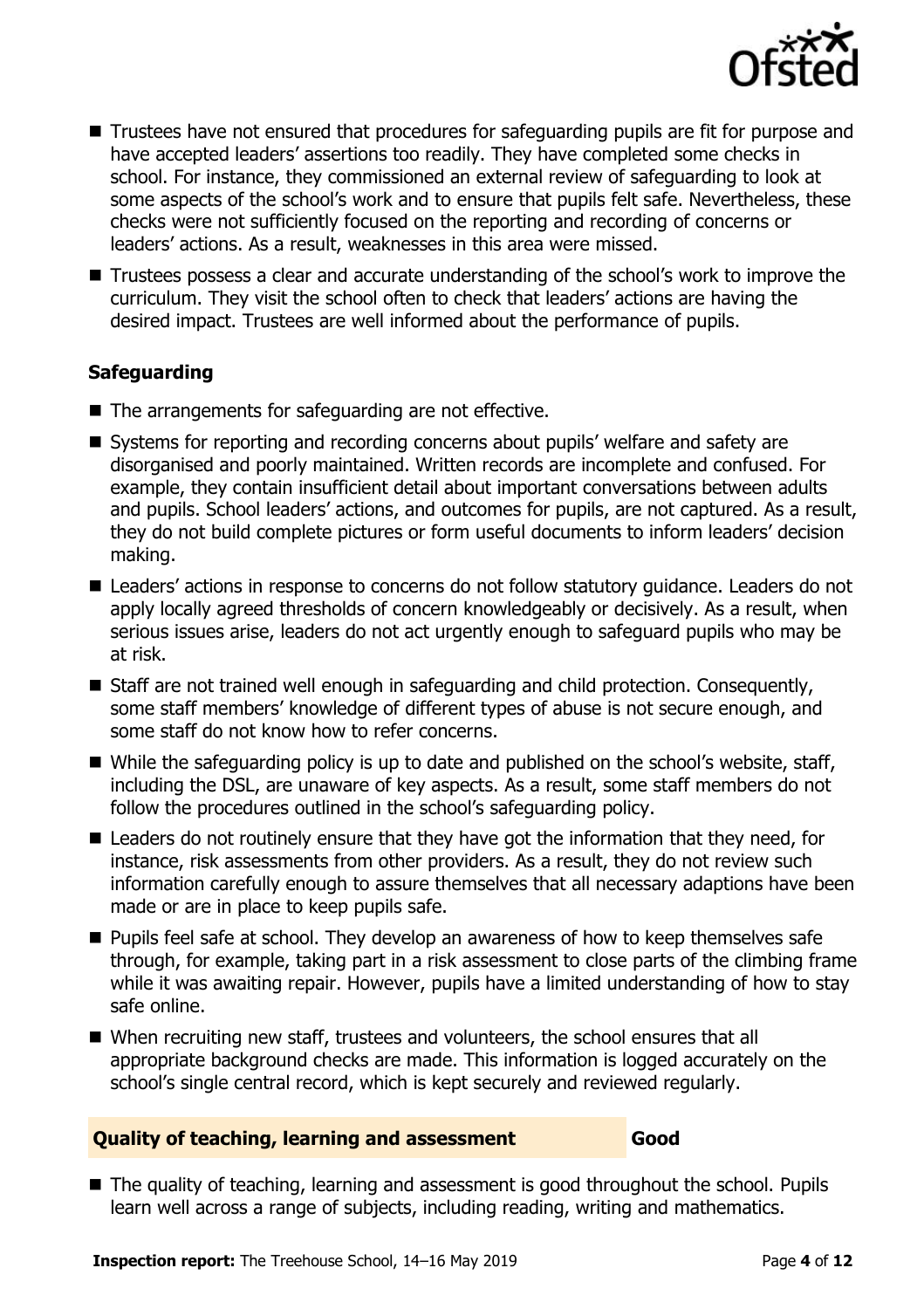

- Staff and pupils enjoy positive relationships. This helps to ensure a typically productive and happy environment where pupils feel well supported to succeed. Expectations are high. Teachers ensure that pupils know what they do well and what they need to do to improve further.
- Teachers and volunteers work as a cohesive team. Adults know their pupils and their pupils' learning needs well. They use this to offer coaching when pupils make mistakes and to offer additional support. Staff use questions well to probe pupils' understanding. This helps pupils to structure their thinking and make improvements to their work.
- Adults have secure subject knowledge. They use this to structure learning appropriately and to ensure that pupils develop the skills they need across the curriculum. Staff use technical vocabulary and subject-specific terms to increase pupils' familiarity and contextual understanding of terminology well.
- The teaching of mathematics has been successfully developed. Pupils benefit from regular problem-solving opportunities to apply their skills and deepen their understanding. For example, during the inspection, pupils practised skills in decimal-place value. They then grappled with applying their knowledge to increasingly complex word problems. Pupils' mathematical skills and confidence were demonstrated in the range of ways they tackled the problems and their capacity to evaluate the effectiveness of each approach.
- Teaching provides a myriad of opportunities for pupils to extend their writing and mathematical skills across the wider curriculum in meaningful ways. For instance, pupils monitor the school's energy usage regularly.
- The curriculum is enhanced effectively through strong connections with the wider community. For example, pupils join with another local school for design-based sessions and enjoy swimming locally. Sports provision is further enhanced by pupils taking part in community activity such as the annual 'leg it' challenge.
- Pupils' progress is tracked carefully across the curriculum. Parents and pupils share in this process through the regular 'focus child spotlight'. This helps ensure that partnerships for learning are developed well, and unites everyone in shared targets and celebrations of success.
- Pupils make good progress from their starting points because teaching is typically closely matched to their different needs and abilities. Pupils who need additional support have their needs met well because teaching effectively builds in well-sequenced, small steps for them. Occasionally, the most able pupils do not move quickly enough through these steps to apply their learning in greater depth.

#### **Personal development, behaviour and welfare <b>Inadequate**

#### **Personal development and welfare**

- The school's work to promote pupils' personal development and welfare is inadequate. This is because processes and procedures for recording and reporting concerns about pupils' welfare are not effective. Consequently, leaders and governors cannot guarantee that pupils are safe.
- Nevertheless, there are many strengths in this area of the school's work. Pupils are supported well in developing the confidence to try new things. For instance, in a recent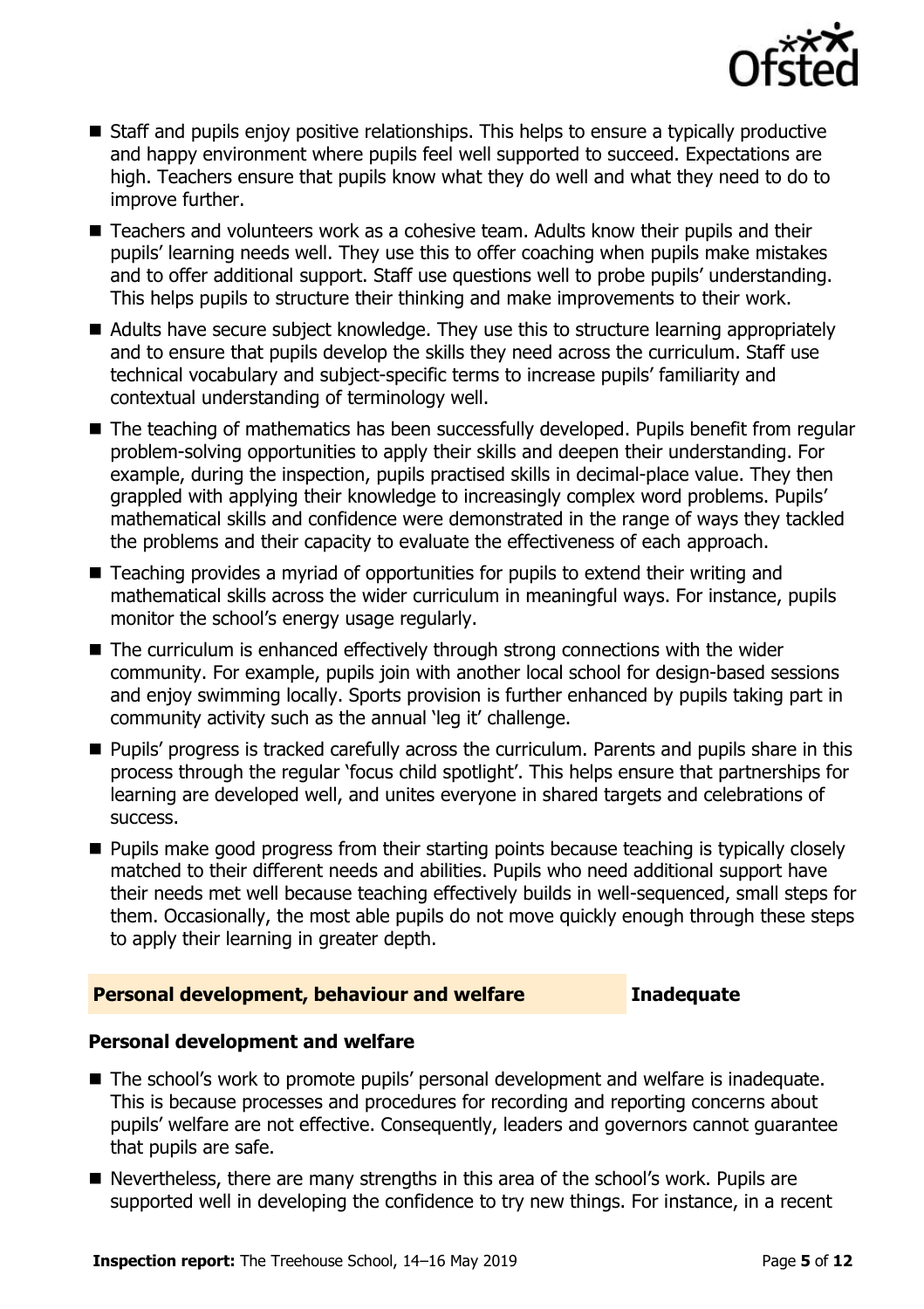

production of 'Charlie and the Chocolate Factory', the cast expanded from three original pupils to include the whole school. Pupils' singing and performance skills blossomed through this memorable experience.

■ The school provides a calm and harmonious environment because pupils are respectful and friendly to each other. When there are occasional 'fallings-out', pupils are confident in their abilities to resolve matters through, for example, problem-solving sessions called 'sticky feet'. However, their relationships are generally characterised by a warm regard for each other and a secure sense of comradery.

#### **Behaviour**

- The behaviour of pupils is good.
- Pupils take responsibility for their actions and their school. They take pride in completing jobs around the school to help keep things well organised. Pupils are extremely polite to staff, peers and visitors. Pupils greeted the inspector with a friendly welcome and were keen to share their learning throughout the inspection.
- In lessons, pupils pay attention to their teachers and show a desire to learn. They listen respectfully to the views of others, ask insightful questions and set to work quickly when they need to. As a result, pupils make the most of their time in school and are highly productive.
- Pupils attend well. They are keen to come to school. Occasionally, their absences are not recorded accurately in school documentation.

#### **Outcomes for pupils Good Good**

- Leaders' successful actions have led to an improvement in pupils' outcomes. Across the school, current pupils are achieving well in a range of subjects, including reading, writing and mathematics. Consequently, pupils are prepared well for the next stage of their education.
- Pupils read with accuracy, understanding and enjoyment. Younger pupils demonstrate a secure knowledge of phonics, which they use with confidence and zeal to pronounce new words correctly. This approach is carefully balanced with a growing number of words pupils can recall on sight to enhance reading fluency well. As a result, pupils access a wide range of texts.
- Older pupils can discuss their reading choices insightfully due to their wide and rich reading diet. They confidently discuss the techniques used by authors, for instance how they engage the reader or build tension. This supports pupils well when analysing texts and when reading for pleasure.
- Written outcomes in pupils' books demonstrate their capacity to write for a range of purposes across the curriculum. Pupils display a secure understanding of how to write, for example, plays, stories, letters and reports. Their writing is fastidious, with carefully formed handwriting and accurate punctuation. It demonstrates a secure understanding of grammatical conventions.
- Pupils' mathematical outcomes are good. Work in their books demonstrates that they develop secure computational skills, such as knowing their multiplication tables, which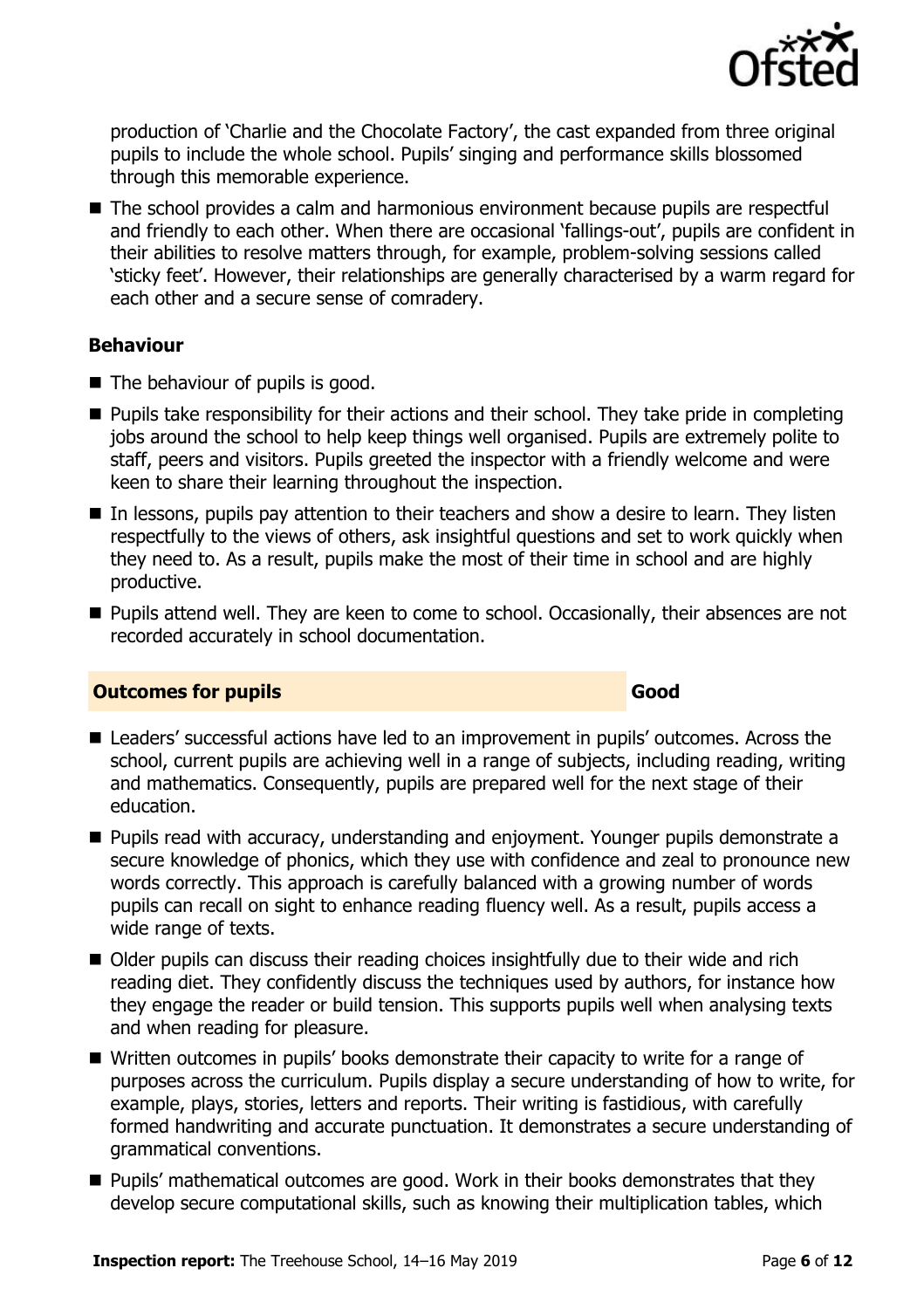

they can apply to solving a variety of problems. Pupils have a wide body of mathematical knowledge which allows them to select from a range of methods. They can apply their knowledge to practical activities. For example, they carefully chose which methods were the best to use when taking part in a national birdwatch study.

- Pupils who need extra support make good progress from their starting points across the curriculum. This is because teaching and support are well matched to their needs.
- Pupils achieve well across the curriculum. They develop wide-ranging skills, knowledge and understanding, which they apply confidently to a range of activities. Pupils have produced, for instance, skilled artwork, detailed maps and well-reasoned scientific hypotheses. However, pupils' understanding of how to stay safe online is less well developed.
- The most able pupils typically make good progress from their starting points across the curriculum. They benefit from a wealth of opportunities to develop their thinking and interests, through, for instance, the regular 'choice and challenge' in which pupils have designed models and completed research projects. Nevertheless, occasionally, the most able pupils are not challenged to extend this thinking even further.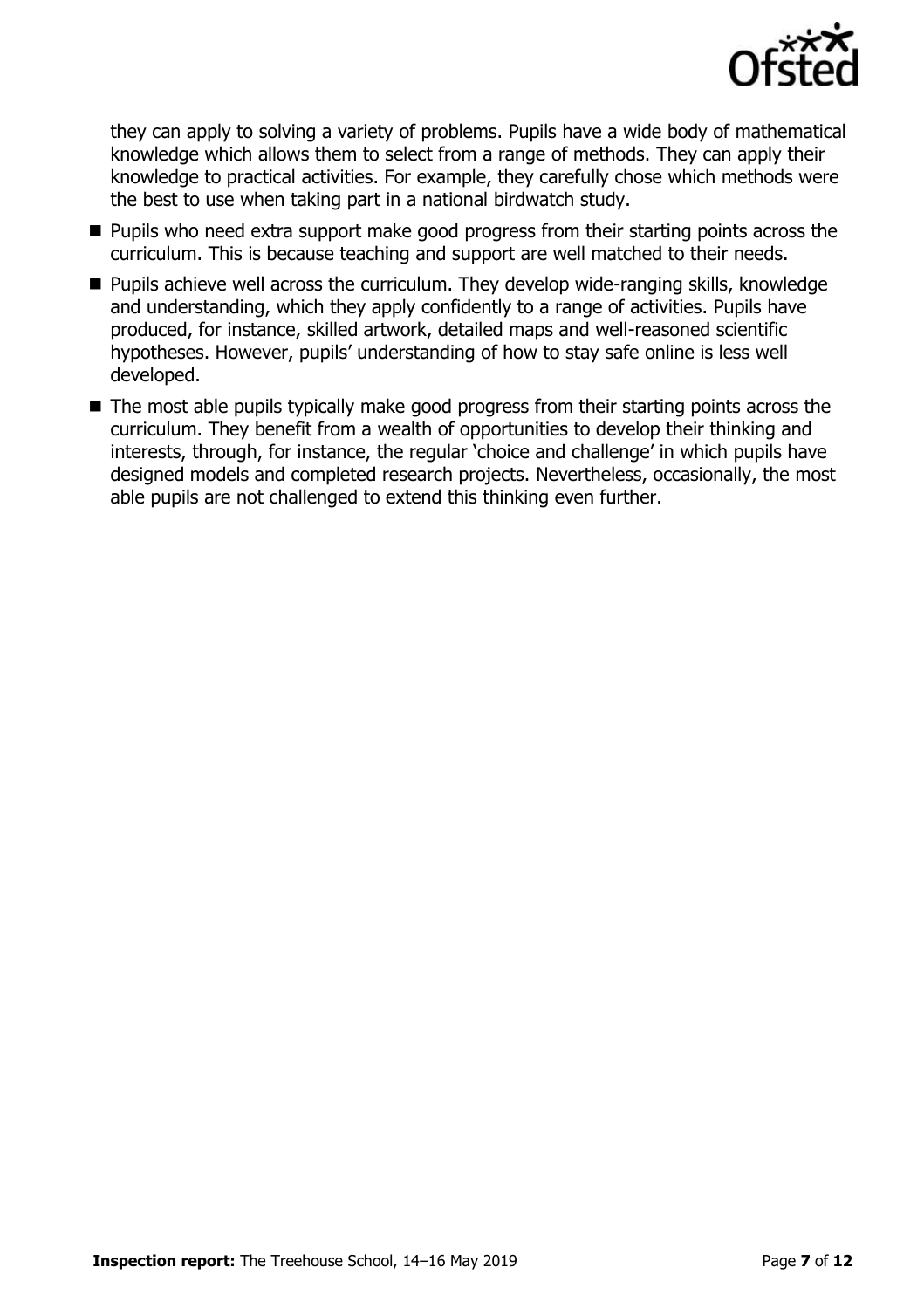

# **School details**

| Unique reference number | 138873   |
|-------------------------|----------|
| DfE registration number | 931/6011 |
| Inspection number       | 10056678 |

This inspection was carried out under section 109(1) and (2) of the Education and Skills Act 2008, the purpose of which is to advise the Secretary of State for Education about the school's suitability for continued registration as an independent school.

| Type of school                      | Other independent school            |
|-------------------------------------|-------------------------------------|
| School category                     | Independent school                  |
| Age range of pupils                 | 5 to 11                             |
| Gender of pupils                    | Mixed                               |
| Number of pupils on the school roll | 15                                  |
| Number of part-time pupils          | $\overline{0}$                      |
| Proprietor                          | The Treehouse Trust c/o Slade Legal |
| Chair                               | Alison Robertson                    |
| <b>Headteacher</b>                  | Lee Ryman                           |
| Annual fees (day pupils)            | £0                                  |
| Telephone number                    | 01491 652000                        |
| <b>Website</b>                      | www.thetreehouseschool.org.uk       |
| <b>Email address</b>                | office@thetreehouseschool.org.uk    |
| Date of previous inspection         | 16-18 May 2017                      |

#### **Information about this school**

- The Treehouse School opened in 2012. It is a non-fee-paying primary school. It was established by the headteacher and the teacher and is managed by a group of trustees from The Treehouse Trust. There is no governing body. The school's motto is 'nature, nurture, nourishment'.
- The school is registered as an independent co-educational day school for boys and girls. It is registered to accept 15 pupils aged five to 11 years.
- There are no pupils who have been identified with special educational needs and/or disabilities (SEND). There are no pupils with an education, health and care plan.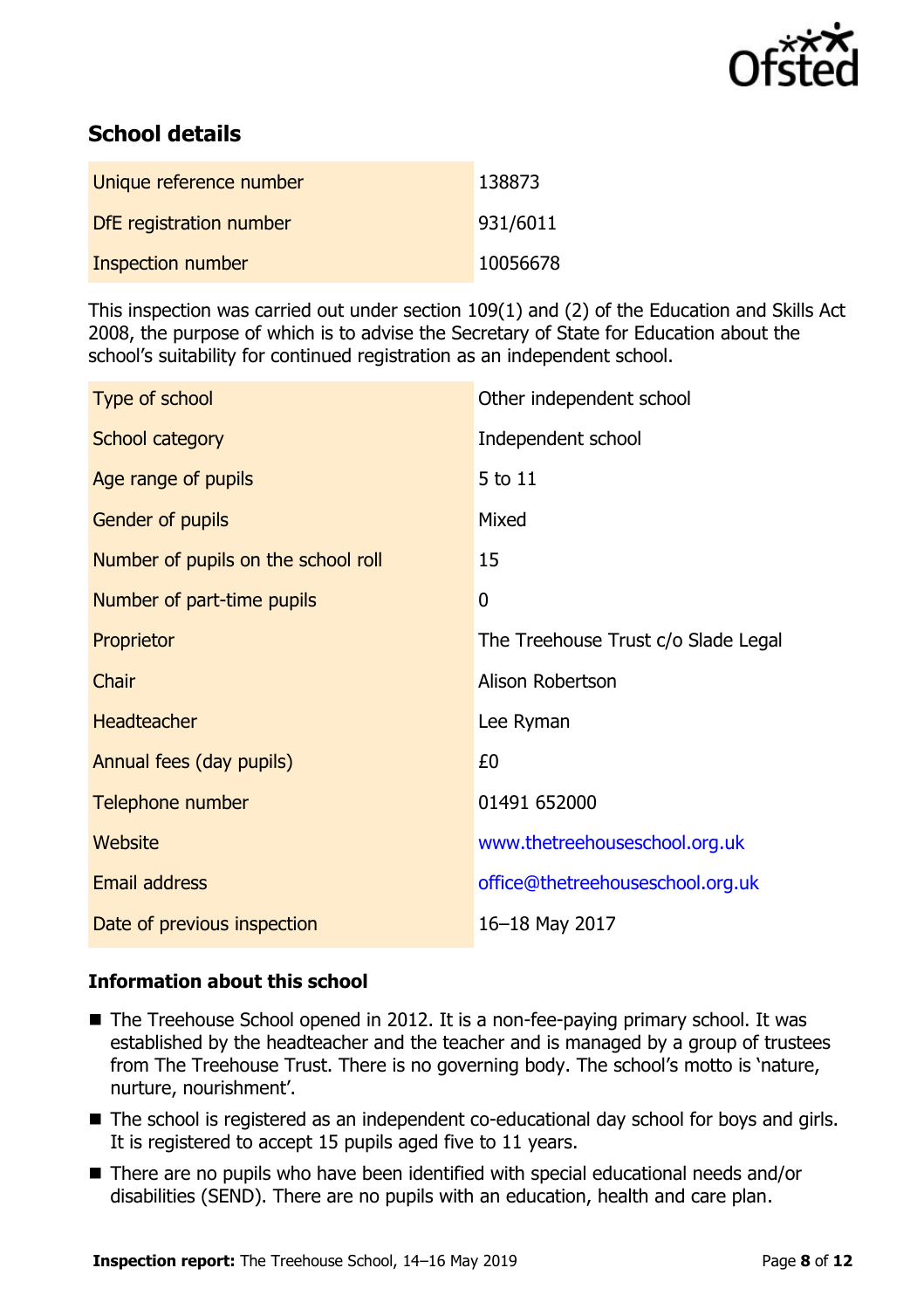

- There are no disadvantaged pupils at the school.
- The last inspection was in May 2017. At the time of the last inspection, the school was judged to be requiring improvement.
- The school does not provide or use any alternative provision.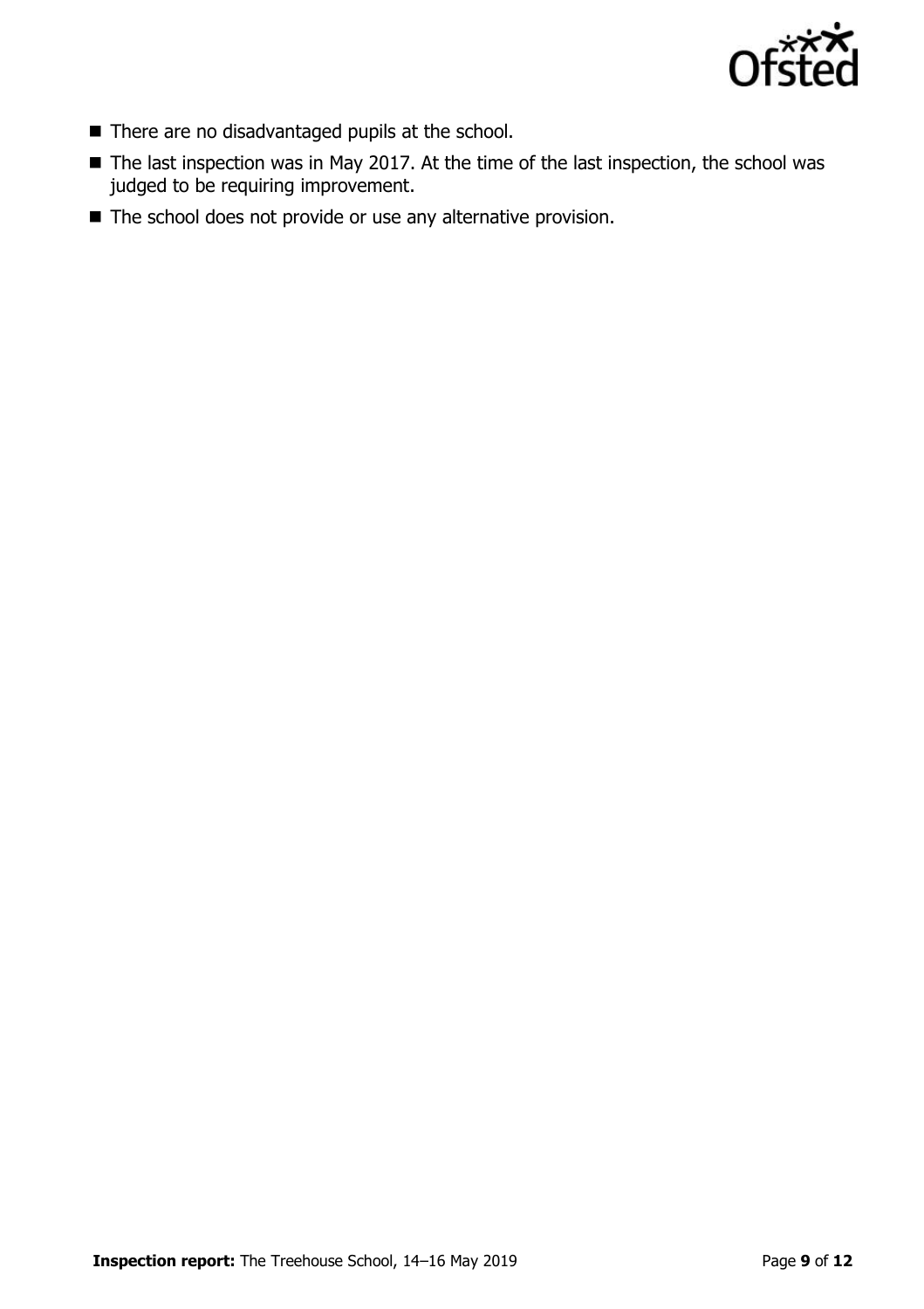

# **Information about this inspection**

- The inspector observed teaching and learning across the school and carried out a scrutiny of pupils' work.
- Meetings were held with a group of trustees, including the chair of trustees, the headteacher, the designated safeguarding lead, the class teacher, and consultants used by the school to inform its work.
- The inspector considered the views of pupils through informal discussions and during a meeting with some pupils together.
- Observations of free time, lunchtime and the start of the school day took place throughout the inspection. The inspector also shared lunchtime with pupils.
- The views of parents were considered through the 10 responses to the online Parent View questionnaire, including three free-text responses, and through a meeting with some parents at the start of the school day.
- The inspector heard three pupils read.
- A range of documents was scrutinised, including the school's development plans, curriculum plans and schemes of work, and records of pupils' achievement.
- Information about safeguarding arrangements was checked, as were the single central record, risk assessments and a range of policies.
- All the independent school standards were checked during this inspection.

#### **Inspection team**

Deborah Gordon, lead inspector **Constanting Constanting Constanting Constanting Constanting Constanting Constanting Constanting Constanting Constanting Constanting Constanting Constanting Constanting Constanting Constantin**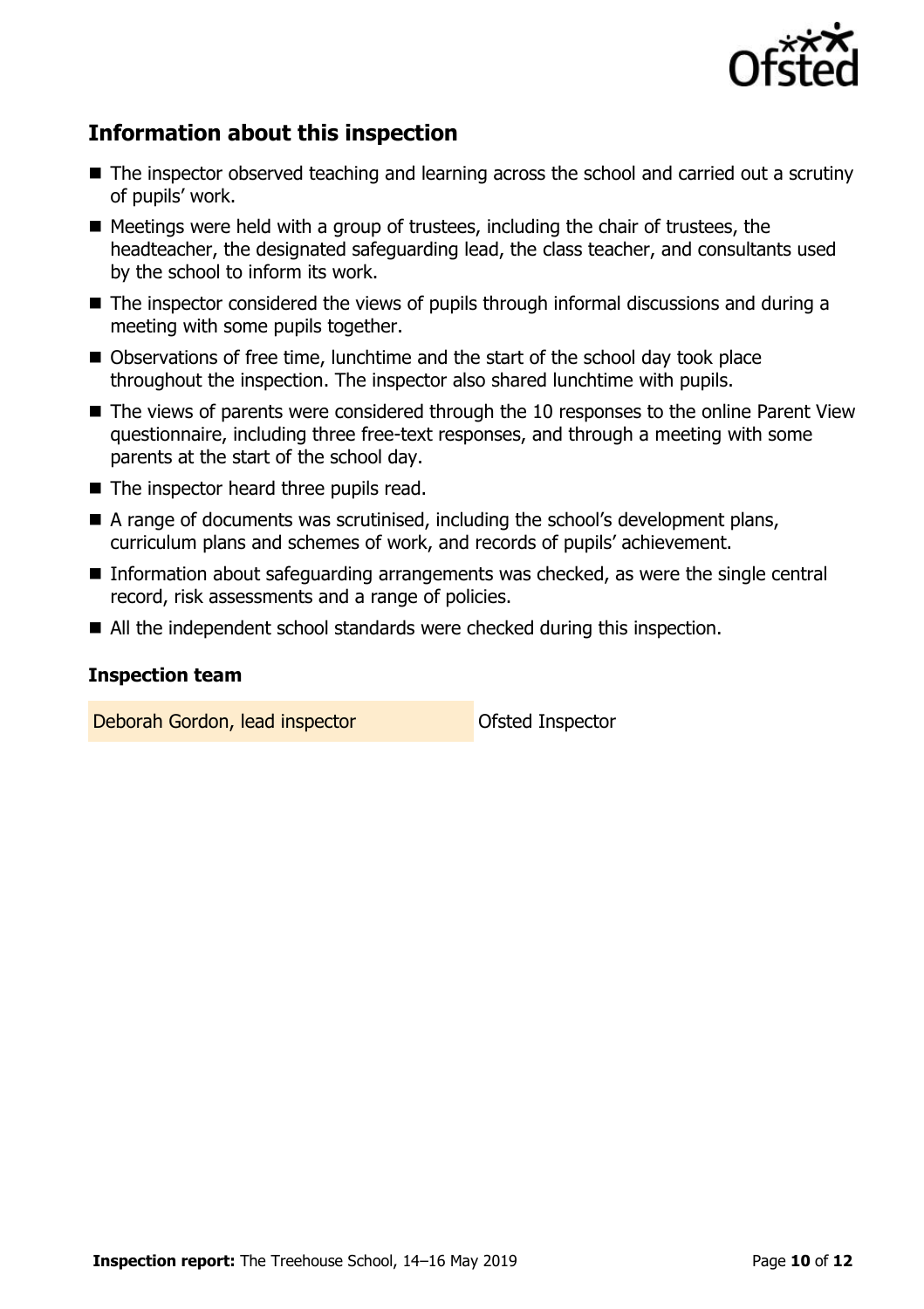

# **Annex. Compliance with regulatory requirements**

### **The school must meet the following independent school standards**

#### **Part 3. Welfare, health and safety of pupils**

- $\blacksquare$  7 The standard in this paragraph is met if the proprietor ensures that-
- 7(a) arrangements are made to safeguard and promote the welfare of pupils at the school; and
- 7(b) such arrangements have regard to any guidance issued by the Secretary of State.
- 15 The standard in this paragraph is met if the proprietor ensures that an admission and attendance register is maintained in accordance with the Education (Pupil Registration) (England) Regulations 2006[13].
- 16 The standard in this paragraph is met if the proprietor ensures that–
- 16(a) the welfare of pupils at the school is safeguarded and promoted by the drawing up and effective implementation of a written risk assessment policy; and
- 16(b) appropriate action is taken to reduce risks that are identified.

#### **Part 8. Quality of leadership in and management of schools**

- $\blacksquare$  34(1) The standard about the quality of leadership and management is met if the proprietor ensures that persons with leadership and management responsibilities at the school–
- 34(1)(a) demonstrate good skills and knowledge appropriate to their role so that the independent school standards are met consistently;
- 34(1)(b) fulfil their responsibilities effectively so that the independent school standards are met consistently; and
- 34(1)(c) actively promote the well-being of pupils.